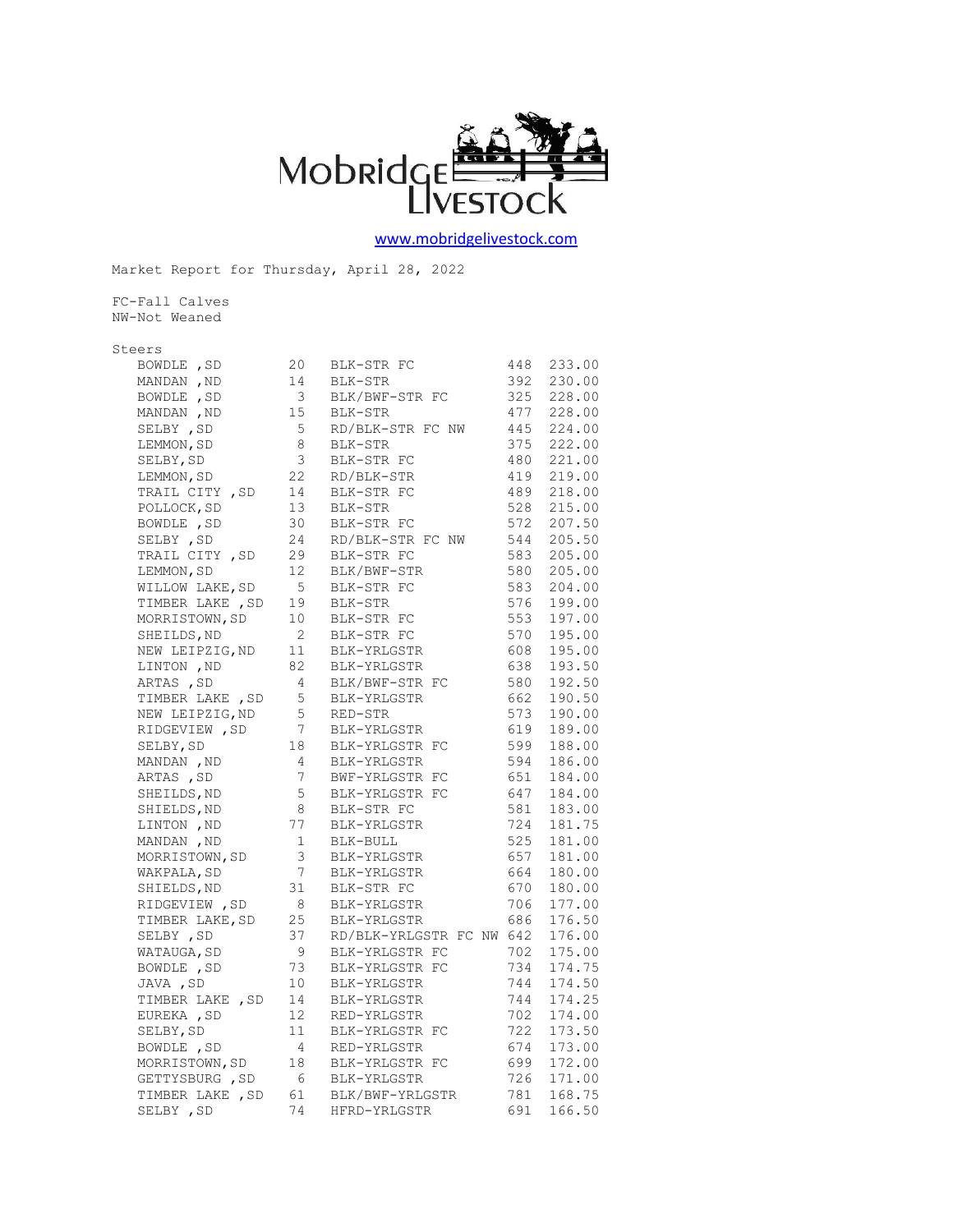| SOLEN, ND                       | 10                                        | BLK-YRLGSTR<br>FC | 753        | 165.00      |
|---------------------------------|-------------------------------------------|-------------------|------------|-------------|
| GLENHAM , SD                    | 55                                        | BLK-YRLGSTR       | 832        | 158.75      |
| MCLAUGHLIN , SD                 | - 6                                       | BLK-YRLGSTR       | 782        | 156.00      |
| POLLOCK, SD                     | 4                                         | CHAR-YRLGSTR      | 743        | 154.00      |
| SELBY , SD                      | 67                                        | BLK-YRLGSTR       | 921        | 148.75      |
| SELBY , SD                      | 67                                        | BLK-YRLGSTR       | 919        | 148.75      |
| SELBY , SD                      | 67                                        | BLK-YRLGSTR       | 905        | 148.75      |
| SELBY , SD                      | 66                                        | BLK-YRLGSTR       | 903        | 148.75      |
| SELBY , SD                      | 58                                        | BLK-YRLGSTR       | 1015       | 142.75      |
| SELBY , SD                      | 58                                        | BLK-YRLGSTR       | 1023       | 142.75      |
| SELBY , SD                      | 58                                        | BLK-YRLGSTR       | 1019       | 142.75      |
| SELBY , SD                      | 58                                        | BLK-YRLGSTR       | 1023       | 142.75      |
| SELBY , SD                      | $\begin{array}{c}\n56 \\ 58\n\end{array}$ | BLK-YRLGSTR       | 1025       | 142.75      |
| SELBY , SD                      |                                           | BLK-YRLGSTR       | 1013       | 142.75      |
| SELBY , SD                      | 58                                        | BLK-YRLGSTR       | 1041       | 141.50      |
| JAVA , SD                       |                                           | 1 BLK-YRLGSTR     |            | 1485 137.00 |
| TIMBER LAKE , SD                | 11                                        | RED-STR           | 576        | 187.00      |
| Heifers                         |                                           |                   |            |             |
| LEMMON, SD                      | 35                                        | RD/BLK-HFR        | 388        | 191.50      |
| MORRISTOWN, SD                  | $\overline{4}$                            | FC<br>BLK-HFR     | 380        | 190.00      |
| BOWDLE, SD                      | 9                                         | FC<br>BLK-HFR     | 347        | 189.00      |
| SELBY , SD                      | $\overline{4}$                            | FC NW<br>RED-HFR  | 425        | 186.00      |
| MANDAN, ND                      | 21                                        | BLK-HFR           | 445        | 184.50      |
| BOWDLE, SD                      | 33                                        | BLK-HFR<br>FC NW  | 452        | 180.50      |
| SELBY, SD                       | 3                                         | FC<br>BLK-HFR     | 478        | 175.00      |
| MORRISTOWN , SD                 | 3                                         | BLK-HFR           | 477        | 175.00      |
| TRAIL CITY , SD                 | 11                                        | BLK-HFR FC        | 470        | 173.00      |
| TIMBER LAKE, SD                 | 17                                        | BLK-HFR           | 479        | 173.00      |
| SOLEN, ND                       | 8                                         | BLK-HFR FC        | 473        | 172.50      |
| ARTAS, SD                       | $7\phantom{.0}$                           | BLK/BWF-HFR FC    | 566        | 172.00      |
| SELBY , SD                      | 37                                        | RD/BLK-HFR FC NW  | 513        | 171.00      |
| TIMBER LAKE , SD                | 80                                        | BLK/BWF-YRLGHFR   | 717        | 165.50      |
| MORRISTOWN, SD                  | 13                                        | BLK-YRLGHFR FC    | 601        | 164.25      |
| EUREKA, SD                      | 6                                         | RED-YRLGHFR       | 603        | 163.50      |
| WATAUGA, SD                     | $\overline{4}$                            | BLK-YRLGHFR FC    | 636        | 161.00      |
| SOLEN, ND                       | 13                                        | BLK-YRLGHFR       | 636        | 159.50      |
| SHEILDS, ND                     | $7\overline{ }$                           | BLK-YRLGHFR FC    | 642        | 159.50      |
| SELBY , SD                      | 15                                        | BLK-YRLGHFR FC NW | 627        | 156.50      |
| SHEILDS, ND                     | $7\overline{ }$                           | BLK-YRLGHFR FC    | 655        | 156.00      |
| TIMBER LAKE, SD                 | 6                                         | RWF-YRLGHFR       | 713        | 156.00      |
| WAKPALA, SD                     | 9                                         | BLK/BWF-YRLGHFR   | 657        | 155.00      |
| MOBRIDGE , SD                   | 6                                         | BLK-YRLGHFR       | 634        | 154.50      |
| WHITEHORSE, SD                  | 68                                        | BLK-YRLGHFR       | 868        | 154.00      |
|                                 |                                           | BLK-YRLGHFR       |            | 154.00      |
| WHITEHORSE, SD<br>RIDGEVIEW, SD | 68<br>6                                   | BLK-YRLGHFR       | 866<br>665 | 153.00      |
| SHIELDS, ND                     |                                           | BLK-YRLGHFR       |            | 153.00      |
|                                 | 33                                        |                   | 610        |             |
| SELBY, SD                       | 18                                        | BLK-YRLGHFR FC    | 649        | 151.50      |
| TIMBER LAKE, SD                 | 11                                        | RED-YRLGHFR       | 650        | 151.00      |
| TIMBER LAKE , SD                | 6                                         | BLK-YRLGHFR       | 667        | 150.50      |
| BOWDLE, SD                      | 54                                        | BLK-YRLGHFR FC    | 703        | 150.50      |
| TIMBER LAKE, SD                 | 22                                        | BLK-YRLGHFR       | 670        | 148.50      |
| TIMBER LAKE, SD                 | 31                                        | BLK-YRLGHFR       | 608        | 147.50      |
| SOLEN, ND                       | 15                                        | BLK-YRLGHFR FC    | 656        | 147.50      |
| JAVA , SD                       | 23                                        | BLK-YRLGHFR       | 722        | 146.50      |
| WAKPALA, SD                     | 11                                        | RWF-YRLGHFR       | 727        | 145.00      |
| EUREKA, SD                      | 48                                        | RED-YRLGHFR       | 761        | 142.50      |
| POLLOCK, SD                     | 13                                        | BLK-YRLGHFR       | 757        | 142.50      |
| BOWDLE, SD                      | 64                                        | BLK-YRLGHFR       | 878        | 141.00      |
| WHITEHORSE, SD                  | 47                                        | BWF-YRLGHFR       | 810        | 138.00      |
| WHITEHORSE, SD                  | 47                                        | BLK-YRLGHFR       | 841        | 133.00      |
| WHITEHORSE, SD                  | 71                                        | BLK-YRLGHFR       | 845        | 133.00      |
| LEMMON, SD                      | 13                                        | RD/BLK-HFR        | 493        | 169.00      |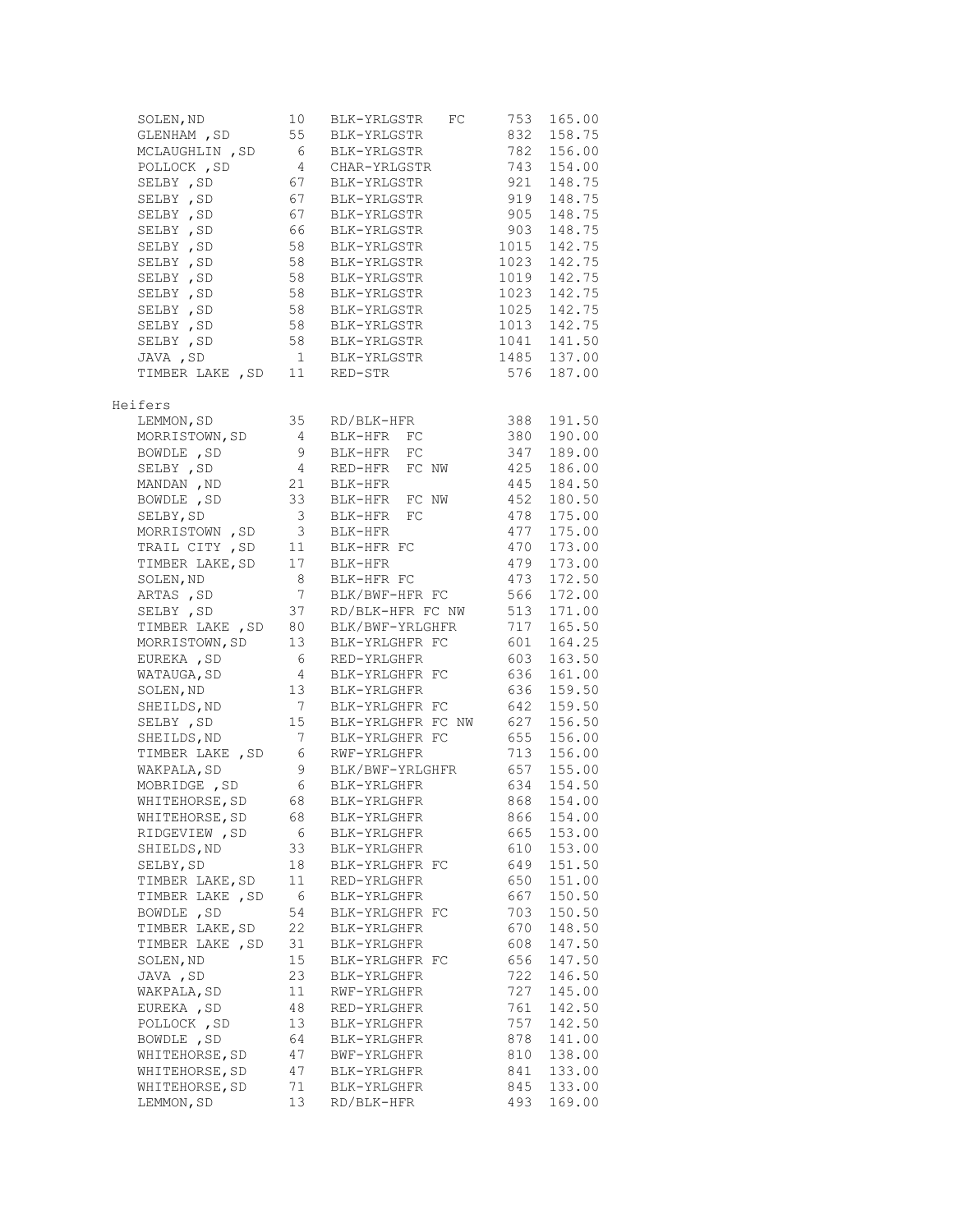| SELBY, SD                                                                                                                                                                                                                                      | 12           | BLK-HFR FC                                         | 535          | 168.50                   |
|------------------------------------------------------------------------------------------------------------------------------------------------------------------------------------------------------------------------------------------------|--------------|----------------------------------------------------|--------------|--------------------------|
| TRAIL CITY , SD                                                                                                                                                                                                                                | 15           | BLK-HFR FC                                         | 575          | 168.00                   |
| POLLOCK, SD                                                                                                                                                                                                                                    |              | 16 BLK-HFR                                         | 540          | 167.00                   |
| BOWDLE , SD                                                                                                                                                                                                                                    |              |                                                    |              | 564 165.25               |
| BOWDLE, SD 50 BLK-HFR FC<br>TIMBER LAKE, SD 28 BLK-HFR                                                                                                                                                                                         |              |                                                    |              | 596 161.00               |
| TIMBER LAKE, SD 21 BLK-HFR                                                                                                                                                                                                                     |              |                                                    | 536          | 158.00                   |
|                                                                                                                                                                                                                                                |              |                                                    |              |                          |
| Slaughter Cows & Heiferettes                                                                                                                                                                                                                   |              |                                                    |              |                          |
| TRAIL CITY, SD 1 BLK-HFRETTE                                                                                                                                                                                                                   |              |                                                    | 1365         | 127.00                   |
| SOLEN, ND                                                                                                                                                                                                                                      |              | 14 BLK-HFRETTE                                     | 994          | 126.00                   |
| MCLAUGHLIN, SD                                                                                                                                                                                                                                 |              |                                                    | 1010         | 115.50                   |
| SOLEN, ND                                                                                                                                                                                                                                      |              | 2         BLK-HFRETTE<br>3          BLK-HFRETTE    | 1048         | 113.00                   |
| SELFRIDGE , ND 1 BWF-HFRETTE                                                                                                                                                                                                                   |              |                                                    | 935          | 112.00                   |
| HERREID, SD                                                                                                                                                                                                                                    |              |                                                    | 975          | 111.00                   |
| TRAIL CITY , SD                                                                                                                                                                                                                                |              | 1 BLK-HFRETTE<br>3D 1 BLK-HFRETTE<br>1 BLK-HFRETTE | 1590         | 109.00                   |
| MCINTOSH, SD                                                                                                                                                                                                                                   |              |                                                    | 1220         | 109.00                   |
|                                                                                                                                                                                                                                                |              |                                                    | 1165         | 108.50                   |
| SELFRIDGE, ND<br>RALEIGH , ND<br>SHIELDS, ND<br>1 BLK-HFRETTE<br>SHIELDS, ND<br>1 BLK-HFRETTE<br>SHIELDS, ND<br>1 BLK-SL COW<br>1 BLK-SL COW                                                                                                   |              |                                                    | 1130         | 104.50                   |
|                                                                                                                                                                                                                                                |              |                                                    | 1165         | 104.00                   |
|                                                                                                                                                                                                                                                |              |                                                    | 1280         | 104.00                   |
| TRAIL CITY, SD                                                                                                                                                                                                                                 |              |                                                    | 950          | 102.00                   |
| JAVA , SD                                                                                                                                                                                                                                      |              | 1 RED-HFRETTE<br>1 BLK-SL COW                      | 1695         | 101.00                   |
| TIMBER LAKE, SD 3 BLK-SL COW                                                                                                                                                                                                                   |              |                                                    |              | 1148 99.00               |
|                                                                                                                                                                                                                                                |              |                                                    |              |                          |
|                                                                                                                                                                                                                                                |              |                                                    |              | 1000 98.00<br>1100 96.00 |
|                                                                                                                                                                                                                                                |              |                                                    | 1060         | 96.00                    |
|                                                                                                                                                                                                                                                |              |                                                    |              | 1140 96.00               |
|                                                                                                                                                                                                                                                |              |                                                    | 1035         | 94.00                    |
| MCLAUGHLIN, SD 1 BLK-SL COW<br>JAVA, SD 1 BLK-SL COW<br>FIRESTEEL, SD 1 RED-SL COW<br>FIRESTEEL, SD 1 RED-SL COW<br>MOBRIDGE, SD 1 BWF-HFRETTE<br>SOLEN, ND 1 BLK-SL COW                                                                       |              |                                                    |              | 1465 92.00               |
| FIRESTEEL, SD 3 RED-SL COW                                                                                                                                                                                                                     |              |                                                    | 1287         | 90.00                    |
|                                                                                                                                                                                                                                                |              |                                                    |              | 88.00                    |
| MOUND CITY, SD 1 BLK-SL COW<br>HOVEN, SD 1 HFRD-SL COW                                                                                                                                                                                         |              |                                                    | 1585<br>1520 | 87.00                    |
| WHITEHORSE, SD 1 BLK-SL COW                                                                                                                                                                                                                    |              |                                                    | 1690         | 86.50                    |
|                                                                                                                                                                                                                                                |              |                                                    |              | 86.00                    |
| WHILENORSE, SD 1 BLK-SL COW<br>MOVEN , SD 1 BLK-SL COW<br>HOVEN , SD 1 BFR-SL COW<br>MCINTOSH, SD 1 HFRD-SL COW<br>MCINTOSH, SD 1 BLK-SL COW<br>FLASHER , ND 1 BLK-SL COW<br>MORRISTOWN, SD 1 BLK-SL COW<br>MOBRIDGE , SD 1 BLK-SL COW<br>MOBR |              |                                                    | 1305<br>1630 | 86.00                    |
|                                                                                                                                                                                                                                                |              |                                                    | 1710         | 85.50                    |
|                                                                                                                                                                                                                                                |              |                                                    | 1285         | 85.50                    |
|                                                                                                                                                                                                                                                |              |                                                    | 1595         | 85.00                    |
|                                                                                                                                                                                                                                                |              |                                                    | 1525         | 85.00                    |
|                                                                                                                                                                                                                                                |              |                                                    | 1380         | 85.00                    |
|                                                                                                                                                                                                                                                |              |                                                    |              | 84.50                    |
|                                                                                                                                                                                                                                                |              |                                                    | 1610<br>1460 | 84.00                    |
|                                                                                                                                                                                                                                                |              |                                                    | 1405         | 84.00                    |
| EUREKA, SD                                                                                                                                                                                                                                     | $\mathbf{1}$ | BWF-SL COW                                         | 1620         | 84.00                    |
| MCLAUGHLIN, SD                                                                                                                                                                                                                                 | 1            | RED-SL COW                                         | 1480         | 83.50                    |
| ISABEL, SD                                                                                                                                                                                                                                     | 1            | BLK-SL COW                                         | 1575         | 83.00                    |
| TIMBER LAKE, SD                                                                                                                                                                                                                                | 1            | RED-SL COW                                         | 1395         | 83.00                    |
| MCINTOSH, SD                                                                                                                                                                                                                                   | 1            | BLK-SL COW                                         | 1485         | 83.00                    |
| MCINTOSH, SD                                                                                                                                                                                                                                   | 1            | BLK-SL COW                                         | 1345         | 83.00                    |
| MCLAUGHLIN, SD                                                                                                                                                                                                                                 | 1            | BLK-SL COW                                         | 1665         | 82.50                    |
| MCLAUGHLIN, SD                                                                                                                                                                                                                                 | $1\,$        | BLK-SL COW                                         | 1370         | 82.50                    |
| TIMBER LAKE , SD                                                                                                                                                                                                                               | 1            | BLK-SL COW                                         | 1410         | 82.00                    |
| BULLHEAD, SD                                                                                                                                                                                                                                   | 1            | RED-SL COW                                         | 1390         | 82.00                    |
| TRAIL CITY, SD                                                                                                                                                                                                                                 | 1            | BLK-SL COW                                         | 1515         | 82.00                    |
| HOVEN, SD                                                                                                                                                                                                                                      | 1            | HFRD-SL COW                                        | 1705         | 82.00                    |
| HOVEN , SD                                                                                                                                                                                                                                     | 1            | HFRD-SL COW                                        | 1675         | 81.50                    |
| HOVEN, SD                                                                                                                                                                                                                                      | 1            | HFRD-SL COW                                        | 1585         | 81.50                    |
| ISABEL, SD                                                                                                                                                                                                                                     | 1            | BLK-SL COW                                         | 1210         | 81.50                    |
| WHITEHORSE, SD                                                                                                                                                                                                                                 | 1            | BLK-SL COW                                         | 1565         | 81.00                    |
| ISABEL, SD                                                                                                                                                                                                                                     | 1            | RED-SL COW                                         | 1250         | 81.00                    |
| TIMBER LAKE , SD                                                                                                                                                                                                                               | $1\,$        | BLK-SL COW                                         | 1530         | 81.00                    |
| MOUND CITY, SD                                                                                                                                                                                                                                 | $1\,$        | BLK-SL COW                                         | 1510         | 80.50                    |
| TRAIL CITY, SD                                                                                                                                                                                                                                 | 1            | RED-SL COW                                         | 1555         | 80.00                    |